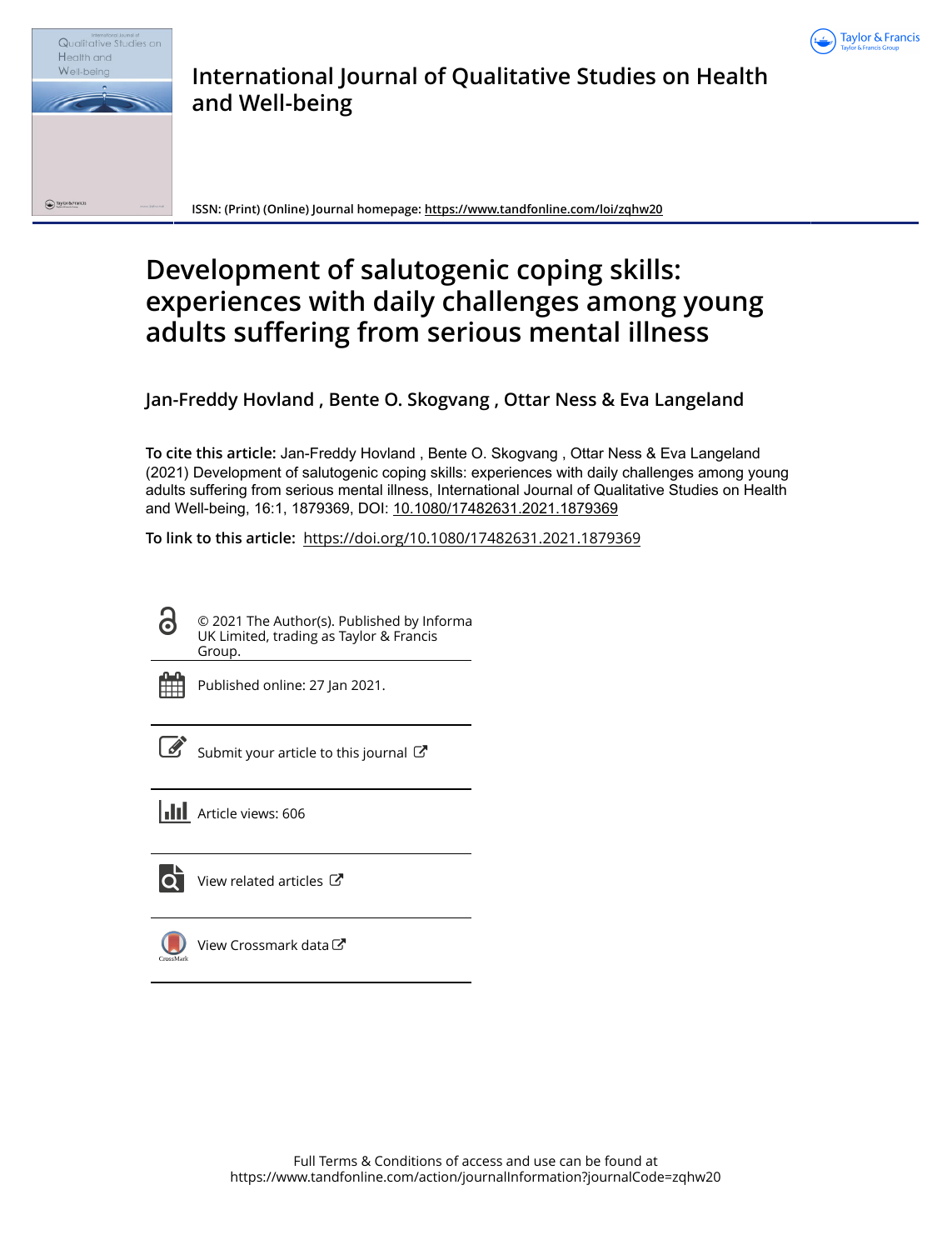

**a** OPEN ACCESS **a** Check for updates

# **Development of salutogenic coping skills: experiences with daily challenges among young adults suffering from serious mental illness**

Jan-Fre[d](http://orcid.org/0000-0003-3594-2877)dy Hovl[a](#page-1-0)nd @<sup>a</sup>, Bente O. Sko[g](http://orcid.org/0000-0001-5857-5235)vang @<[s](http://orcid.org/0000-0001-7322-2227)up>a</sup>, Ottar Ness ©<sup>[b](#page-1-1)</sup> and Eva Langeland **@**s

<span id="page-1-2"></span><span id="page-1-1"></span><span id="page-1-0"></span>a Department of Public Health and Sport Sciences, Faculty of Social and Health Sciences, Inland Norway University of Applied Sciences, Elverum, Norway; <sup>b</sup>Department of Education and Lifelong Learning, Norwegian University of Science and Technology, Trondheim, Norway; c Department of Health and Caring Science, Faculty of Health and Social Sciences, Western Norway University of Applied Sciences, Bergen, Norway

#### **ABSTRACT**

**Purpose:** The purpose of this study is to explore experiences with daily challenges and the development of salutogenic copings skills among young adults with serious mental illness. **Methods:** Nine young adults with serious mental illness were interviewed. The interviews were transcribed and subjected to reflexive thematic analysis.

**Results:** Two main themes were identified through the analysis: "The influence of symptoms in everyday life and challenges with participating in the community" and "Making the small things matter." The findings show that different life experiences, or on-going challenges, often can affect or interfere their lives on a daily basis, and that previous experiences with psychosis can contribute to the development of salutogenic coping skills.

**Conclusions:** This study shows the importance of increased knowledge and awareness of different life experiences and challenges among people with serious mental illness such as schizophrenia spectrum disorders. It is significant to strengthen the ability to identify and use appropriate resistance resources to promote salutogenic coping skills and thus better health. Furthermore, it is important to be aware that the development of salutogenic coping skills must be personalized to cultural contexts and society as well as supported by local communities, families and services.

#### **ARTICLE HISTORY**

Accepted 18 January 2021

**KEYWORDS** Coping; development; serious mental illness; recovery; salutogenesis; qualitative research

# **Background**

<span id="page-1-8"></span><span id="page-1-5"></span><span id="page-1-3"></span>Serious mental illness (SMI) such as schizophrenia spectrum disorders are characterized by an extensive disruption of thinking, perceptions, and emotions. Thus, the person has severe challenges due to the stress of change in their experience and interpretation of reality (Davidson, [2020\)](#page-10-0). These illnesses often occur in early adulthood and affect the person's best years of work and productivity (Shrivastava & Sousa, [2020\)](#page-11-0). The illnesses are also one of the major causes of disability among young people aged twenty to forty years (McGrath et al., [2008\)](#page-11-1). Studies show that detection and treatment in the early stages of the illnesses clearly reduces symptoms and improves overall level of function (Melle et al., [2008](#page-11-2)). Torgalsbøen et al. ([2018](#page-11-3)) found that the potential for improvement appears to be greatest in the first years after the onset of illness and that the ability to adapt and use available resources seems to be affected by the intensity and duration of the psychosis. In addition, it seems that persons who have achieved a certain level of progress in their recovery are more able to use and learn from the adversity of their psychosis as they seem to reflect on their experiences differently than those who experience less progress. Thus, it is important to identify the person's ability to respond to the adversity from the illness, by grasping the person's perception and thus tailoring treatment (Torgalsbøen et al., [2018\)](#page-11-3).

<span id="page-1-9"></span>In addition, a recent study concluded that the way a person appraises stress, the person's level of resilience and the person's sense of coherence are important factors that influence psychological well-being among people with SMI (Izydorczyk et al., [2019](#page-10-1)). Furthermore, when people appraise stressors as challenges, their sense of manageability is affected in a positive direction. Also, a person's sense of comprehensibility is an important factor in the treatment and improvement of SMI, and it is vital to focus on helping the individual to enhance resilience (Izydorczyk et al., [2019](#page-10-1)).

<span id="page-1-7"></span><span id="page-1-4"></span>A new report from the United Nations Special Rapporteur on the right of everyone to the enjoyment of the highest attainable standard of physical and mental health, Danius Pūras ([2020](#page-11-4)), suggests a move in public health practice from a biomedical, riskoriented discourse towards a focus on the settings of everyday life and links to human dignity and

<span id="page-1-6"></span>CONTACT Jan-Freddy Hovland a janfreddy@gmail.com **D** Department of Public Health and Sport Sciences, Faculty of Social and Health Sciences, Inland Norway University of Applied Sciences, Hamarvegen 112, 2408 Elverum, Norway

© 2021 The Author(s). Published by Informa UK Limited, trading as Taylor & Francis Group.

This is an Open Access article distributed under the terms of the Creative Commons Attribution License (http://creativecommons.org/licenses/by/4.0/), which permits unrestricted use, distribution, and reproduction in any medium, provided the original work is properly cited.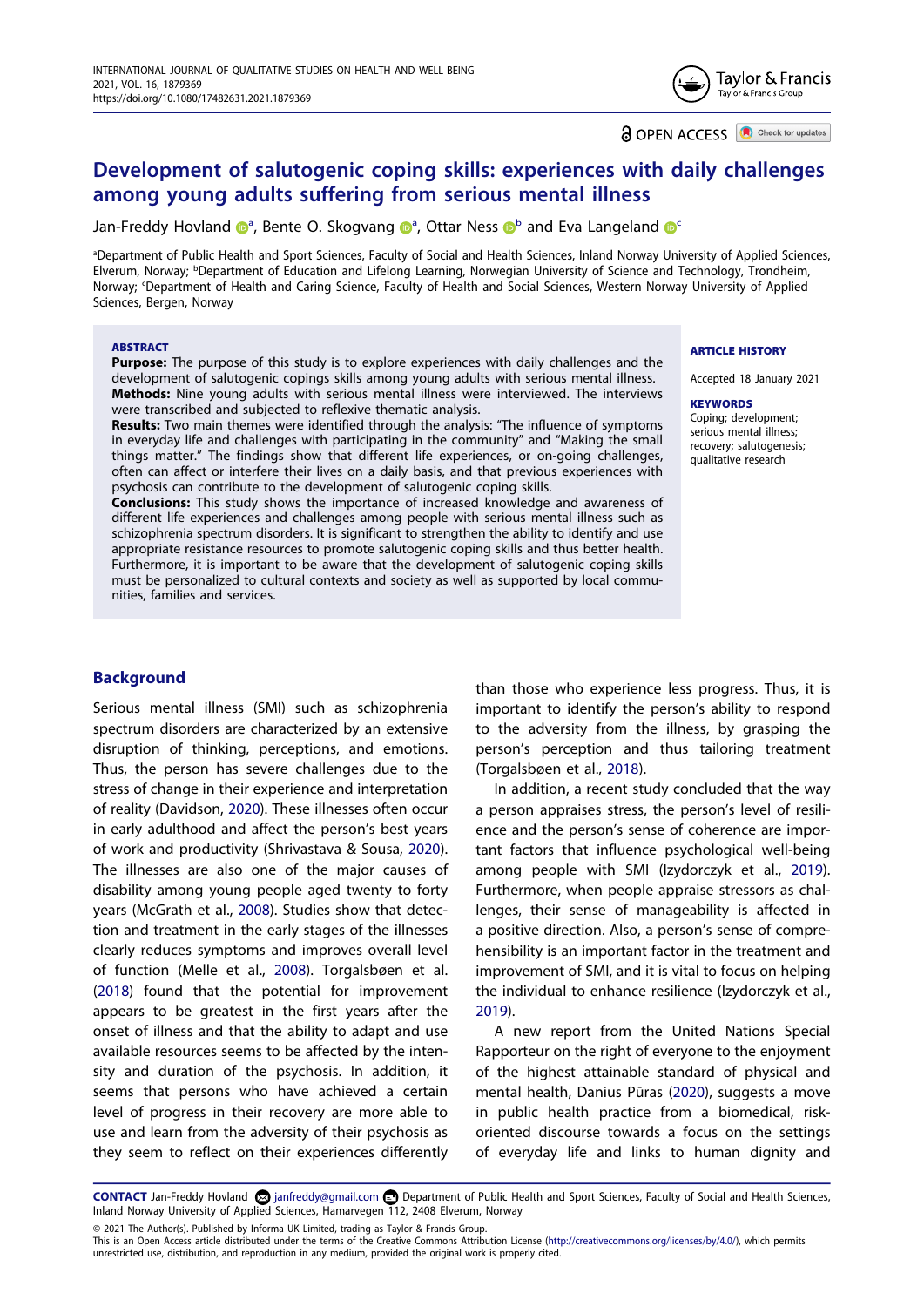<span id="page-2-6"></span>human rights. Health promotion is based on human rights and people-centred approaches, where citizens are placed at the heart through participatory and empowering processes (Lindström & Eriksson, [2006;](#page-11-5) Pūras, [2020\)](#page-11-4). This notion is compatible with the theory of salutogenesis which is a health promotion theory (Antonovsky, [1996](#page-10-2)) that focuses on improving coping as a Sense of Coherence (SOC) and other coping resources. More than twenty years ago, Landsverk and Kane [\(1998\)](#page-10-3) showed the benefits of a salutogenic approach in individuals with SMI to promote coping and health.

<span id="page-2-3"></span>Despite that the importance of such an understanding and approach is well documented, it is rarely applied in research and in the current treatment of people with such conditions (Jormfeldt, [2011;](#page-10-4) Langeland & Vinje, [2017\)](#page-10-5).

<span id="page-2-2"></span>Although there are some studies that focus on health promotion among people with SMI; studies on SMI from a salutogenic health promotion perspective, are lacking. Thus, the main purpose of this study is to explore experiences with daily challenges among young adults suffering from SMI and how they cope with these challenges from a salutogenic perspective.

# **Theoretical framework**

The theory of salutogenesis focuses on what contributes to the development of good health and is a contradiction to pathogenesis, which explains disease. Through a salutogenic orientation, the important question is how a person can be supported to identify and use different resources thus promoting health, (Antonovsky, [1996](#page-10-2)). Antonovsky [\(1987,](#page-10-6) [1996\)](#page-10-2) explored how people could move towards the health pole of the ease/dis-ease continuum, and he found that a level of sense of coherence (SOC) contributes to the level of health. By experiencing coherence in life, the world is perceived as more or less comprehensive, manageable, and meaningful. Comprehensibility refers to the degree to which the person feels that inner and outer stimuli are cognitively understandable and provide coherent information. Manageability refers to the extent to which an individual perceives that the resources available may be sufficient to deal with the situation. Meaningfulness refers to the degree to which the person experiences meaning in what is going on or wants to find meaning in what is happening These notions also imply that life stresses are a natural part of life that must be handled and that an individual is understood as participating in an active interaction with both inner and outer environments.

The importance of understanding and contributing to the person's ability to adapt is fundamental in the salutogenic perspective (Antonovsky, [1987\)](#page-10-6). Through active adaptation, a person has the opportunity to <span id="page-2-4"></span>increase his/her SOC, well-being and health (Antonovsky, [1987;](#page-10-6) Langeland et al., [2016](#page-10-7)). As a prerequisite for dealing with a situation that is experienced as stressful, it is necessary to understand the situation to some extent (Eriksson & Mittelmark, [2017](#page-10-8)). A person's SOC develops throughout life, and is especially affected of life experiences of consistency, load balance, participating in decision-making and emotional closeness (Eriksson & Mittelmark, [2017](#page-10-8)). According to Antonovsky [\(1996](#page-10-2)), it is more likely that a person with a higher SOC perceives stimuli from the environment as coherent and comprehensible than a person with a lower SOC. People who are chaotic and/or psychotic need support in finding order out chaos by focusing on such as comprehensibility, manageability and meaning, thus promoting SOC.

<span id="page-2-5"></span><span id="page-2-1"></span>SOC is strengthened by experiencing appropriate challenges (balance between under- and overload) in daily life (Antonovsky, [1987](#page-10-6); Langeland et al., [2007](#page-10-9)). Antonovsky [\(1987\)](#page-10-6) emphasizes that even though a strong experience of manageability depends on a strong experience of comprehensibility, it seems as if the motivation factor within the meaningfulness component of SOC is the most important component. Further, without motivation, the person stops reacting to stimuli, and confusion occurs along with the lack of willingness to search for possible resources (Antonovsky, [1987](#page-10-6)).

Along with SOC, access to and use of various resistance resources are essential in the salutogenic model. In the same way that health can be seen as a continuum, Antonovsky emphasized that General Resistance Resources (GRRs) exist on a continuum from well-developed to poorly developed resistance resources (Antonovsky, [1987](#page-10-6); Idan et al., [2017](#page-10-10)). GRRs may include such as social support, ego-identity, material resources, physical activity, coping strategies, knowledge and intelligence, and the absence or a lower level of these resources is defined as Generalized Resistance Deficits (GRDs). While GRRs contribute to experiences, which strengthens and preserve a strong SOC, GRDs act in the opposite manner and contribute to experiences which undermines SOC (Antonovsky, [1987](#page-10-6)). Another group of resistance resource involved are called specific resistance resources (SRRs), and these resources are more situation-specific resources (Mittelmark et al., [2017\)](#page-11-6). Thus, both GRRs and GRDs contribute to the development of an individual's SOC (Idan et al., [2017\)](#page-10-10).

#### <span id="page-2-0"></span>**Methods**

#### *Design*

In this study, a qualitative design was used to explore the participants lived experiences with daily challenges and the development of salutogenic coping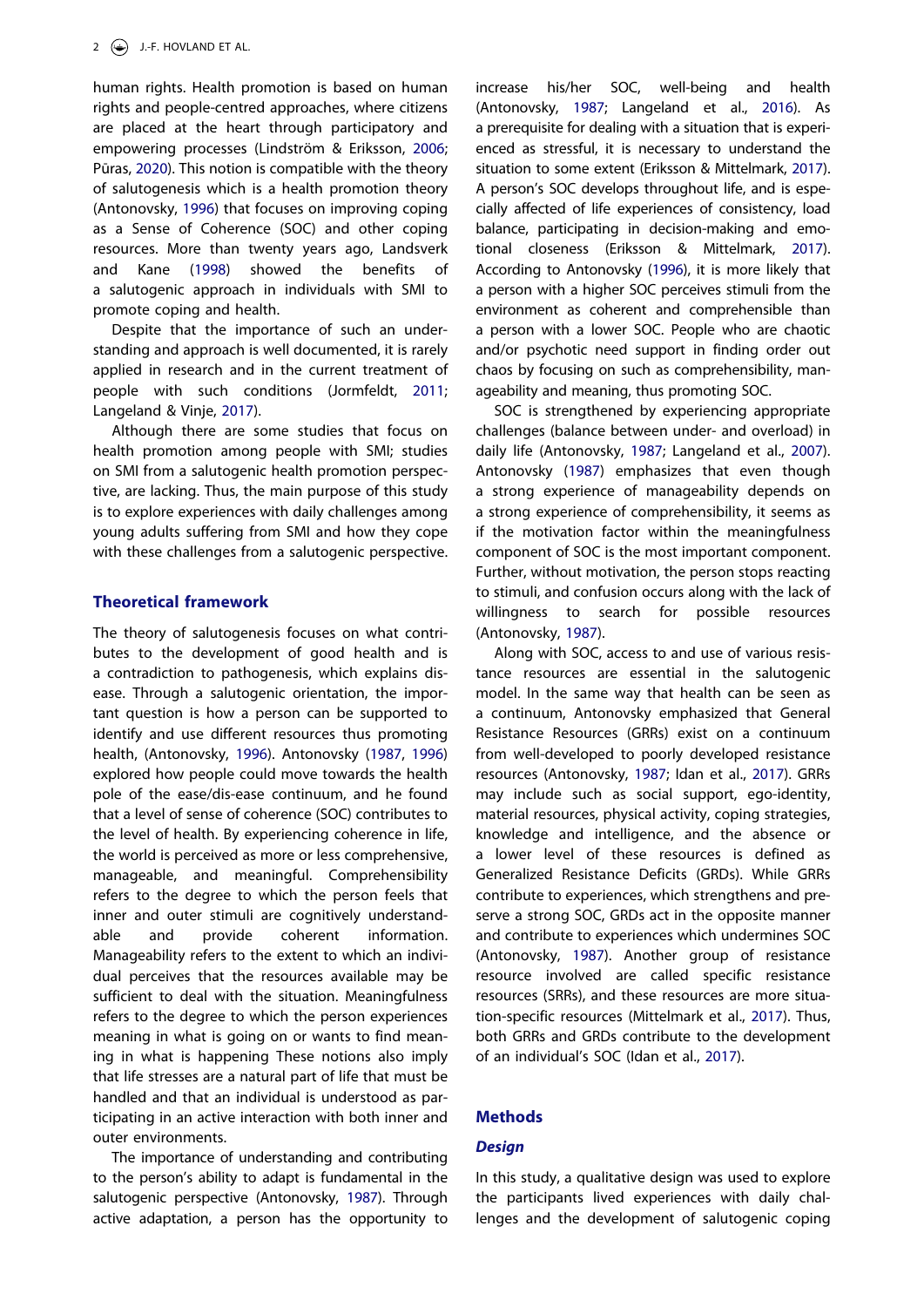skills among people with serious mental illnesses. The qualitative design focuses on the subjective experiences of individuals and groups, and illuminate lived experiences and to reveal meaning through a process of understanding and interpretation (Lindseth & Norberg, [2004;](#page-11-7) Van Manen, [2014](#page-11-8)).

<span id="page-3-4"></span><span id="page-3-3"></span><span id="page-3-2"></span><span id="page-3-1"></span>To obtain the participants' experiences, individual interviews were performed. The transcribed interview texts were subjected to reflexive thematic analysis as described in the literature (Braun & Clarke, [2006;](#page-10-11) Braun et al., [2014](#page-10-12); Clarke & Braun, [2017;](#page-10-13) Braun & Clarke, [2020](#page-10-14)). Thematic analysis (TA) is a method for identifying, analysing, and interpreting patterns of meaning ("themes") within qualitative data.

# *Recruitment and participants*

<span id="page-3-0"></span>This study is a part of a follow-up study of the "Effects of Physical Activity in Psychosis" (EPHAPS) study (for further details see Andersen et al., [2018;](#page-10-15) Engh et al., [2015\)](#page-10-16).

<span id="page-3-5"></span>In the current qualitative study, recruitment was performed by strategic selection (Patton, [2002](#page-11-9)) of the 83 participants who had participated in the EPHAPS study. The participants were recruited based on the following inclusion criteria:

- Less than 30 years of age (younger adults were the main target group) when participating in EPHAPS.
- Considered to be in their habitual state and understood the purpose of the study.
- Participated in the exercise group (This criteria was applied due to another part of the follow-up study that explores physical activity and mental health).

The first author and researchers in EPHAPS jointly discussed which participants from the EPHAPS study that could be relevant participants in the qualitative follow-up study based on experiences from conducted interviews and surveys in EPHAPS. It was considered essential that the participants had to be able to give rich descriptions of their own experiences and would not experience participation in the follow-up study as an additional burden.

Current or last known therapists were then contacted to discuss whether the participant could be contacted regarding participation in the follow-up study. This was an ethical demand from the hospital management to prevent overload among possible participants and was thus performed to minimize the risk of possible negative consequences from participating in the study.

In agreement with the therapists, 14 relevant participants were contacted by telephone and given information about the study and the possibility of

participation. During two of the telephone conversations, it became clear that these persons were not in their habitual state and were therefore not eligible for participation. Two replied that they wanted to participate after receiving information about the study over the phone. However, they did not respond to later inquiries when more formal informational talks were to be conducted despite repeated attempts to make contact. One withdrew after signing the consent due to fear that participation in the study could lead to the worsening of symptoms. Thus, nine participants (three woman and six men) finally agreed to participate. Seven of the participants were unemployed and received state benefits. One received state benefits and worked in a municipal work initiative a few hours a day, and one had a regular paying job. Due to anonymity, further details are omitted. Prior to the interview the first author and the participant met and the information about the study was given again to ensure that the participants understood the aim and type of study.

#### *Research ethics*

The study was approved by Regional Ethics Committee of Southern and Eastern Norway (REC number 2014/372) and complies with the principles of the Helsinki Declaration.

In medical research, there is a special requirement to execute caution when conducting research with vulnerable groups.

To protect the participants, prior to the in-depth interviews, it was verbally agreed that the interviewer (first author) could inform the participant's contact person or GP (general practitioner) if it emerged during the interview that the participant was in a phase that required increased follow-up. None of the participants were in a condition that necessitated that the interviewer contact the therapist or GP. One of the participants was voluntarily admitted to a sub-acute facility due to a mild depression, and the conduct of the interview was therefore clarified with the therapist and was subsequently divided over two days to minimize strain.

The participants were given thorough information about the study both verbally and in writing to ensure informed consent. They were also informed of possible benefits and risks and that they could withdraw from the study at any point. None of the participants withdrew their consent. For those who wanted to extend the interview over two days, the time for the second part of the interview was agreed upon at the end of the first interview. Between interviews, the participants received "treatment as usual" depending on the follow-up they typically received. During the in-depth interviews, the interviewer was aware of signs that could indicate that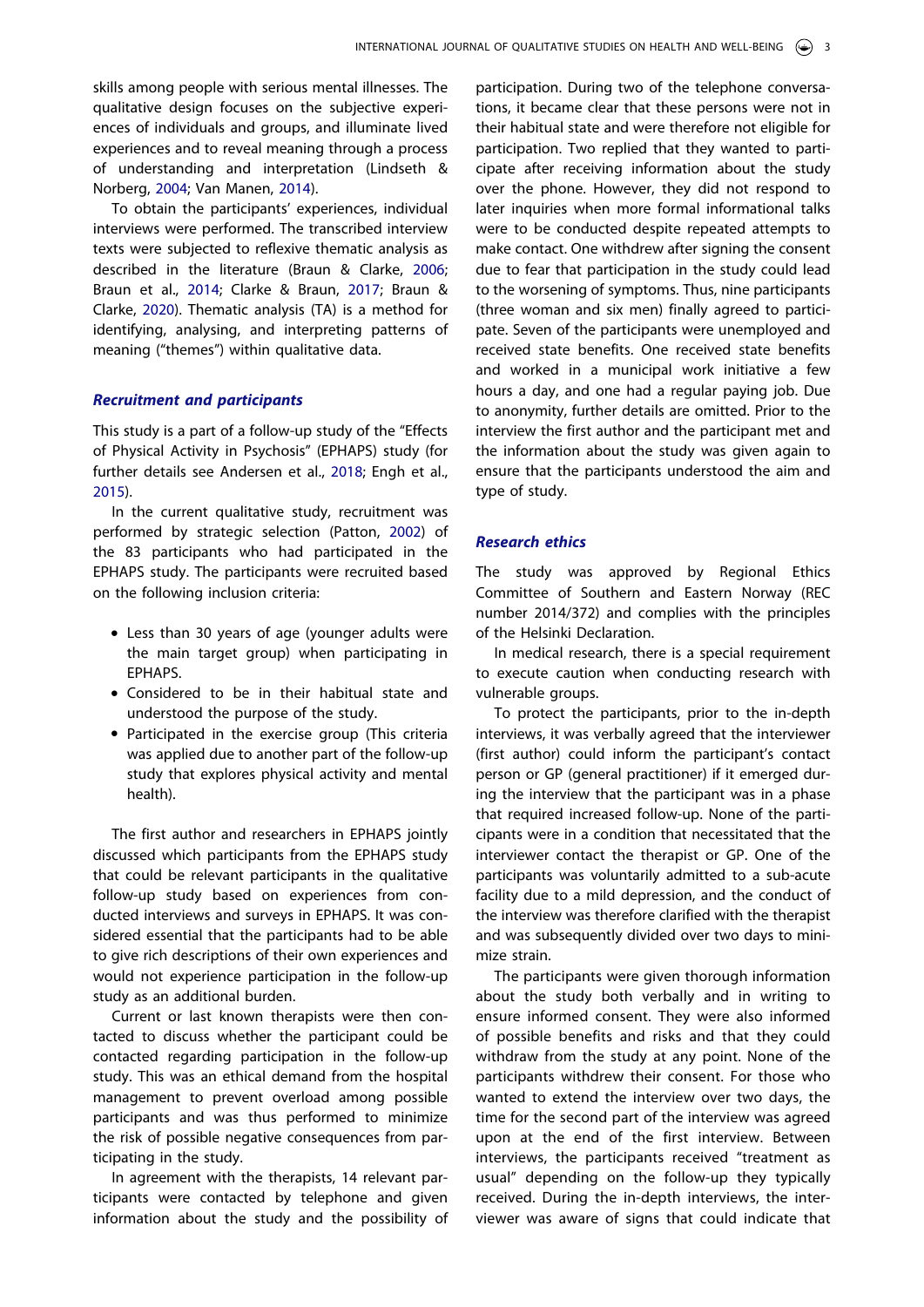the participants were feeling uncomfortable or did not want to talk about the subject. If this occurred, the interviewer asked if the subject was too difficult. In some cases, it was necessary to change the subject to avoid the participant from experiencing unnecessary strain. To safeguard anonymity and protect the participants' identities, details such as names and places have been changed. All names used are pseudonyms to ensure the participants' anonymity.

# *Data collection: qualitative interviews*

We used individual qualitative in-depth interviews to collect data. A semi-structured interview guide was developed based on the topics of the research questions. The interview guide was reviewed and edited by the first author and two participants from the main study who met the criteria regarding diagnosis, age, etc. but did not participate in this sub-study. This procedure was implemented to ensure that the interview questions were as accurate as possible and simultaneously understandable to the participants.

The interview guide was developed with openended questions that addressed the participants' experiences and views on the various topics. The overall interview questions used were: *Can you describe how psychosis experiences affect or have affected you? Do you feel that these experiences have led to some sort of increased insight or better understanding? What do you experience as meaningful in your everyday life?*

The first question served to invite the participant to tell about their life in general and the two others were more specified to get specifically data about salutogenesis.

The first author conducted all of the in-depths interviews, and each interview lasted between 90 and 150 minutes. The interviews were audiotaped and transcribed verbatim by the first author.

The interviews were performed between July 2019 and November 2019, and were conducted in agreement with the patients on premises of the Division of Mental Health and Addiction, Vestfold Hospital Trust in Norway and in agreement with the participants' therapists. To provide a feeling of security, 45–60 minutes were spent prior to the interview to get to know each other and create a safe atmosphere. All participants were offered the opportunity to have the interviews conducted at their home if desired. The last half of one of the interviews was conducted at the home of the participant at his/her request. To ensure that the participants were understood correctly, their answers were summarized and returned to the participants to check that their descriptions and views were understood correctly.

# *Data analysis*

A thematic analysis to explore and understand the participants' lived experiences was applied (Braun & Clarke, [2006](#page-10-11); Braun et al., [2014\)](#page-10-12). The following steps was used:

- (1) The first step of the analysis consisted of becoming familiar with the data by reading and re-reading through of all transcribed interviews to obtain an overview of the lived and subjective experiences of the participants, noting initial thoughts, ideas, and emerging themes.
- (2) Subsequently, each interview was thoroughly reviewed, and initial ideas or meaningful units that were considered relevant to the research question were identified and initially coded. The first two steps were performed individually by the first, second and fourth author.
- (3) The initial coded ideas and emerging patterns of the participants lived experiences were identified, condensed, interpreted, and categorized into potential patterns (themes) across the participants by the first author.
- (4) Meaningful elements, such as quotes and descriptions of the emerging themes, were identified, collated, and then sorted into four tentative main categories (experience of meaning in everyday life, mastery, coping strategies, and influence of psychosis symptoms). Furthermore, these meaningful units were systematized using NVivo (version 12), and various meaning units were categorized into different themes. Several of the meaning units had meaning content that suited different themes, and a meaningful entity could therefore be categorized into several themes or subthemes. This step was performed through an analysis seminar by the first, second and fourth author.
- (5) Subsequently, the first, second and fourth author jointly discussed the relevance of the potential themes ensuring that they were focusing on the lived experiences of the participants. This information was reviewed regarding internal homogeneity and external heterogeneity, and similarity between themes was examined. Overarching themes were identified, and a thematic map was generated to show coherent connections and differences between the themes and sub-themes.
- (6) To ensure internal validity, the second, third and fourth authors discussed the process of analysis and the findings with the first author. They also contributed to writing the text describing the themes and the ensuing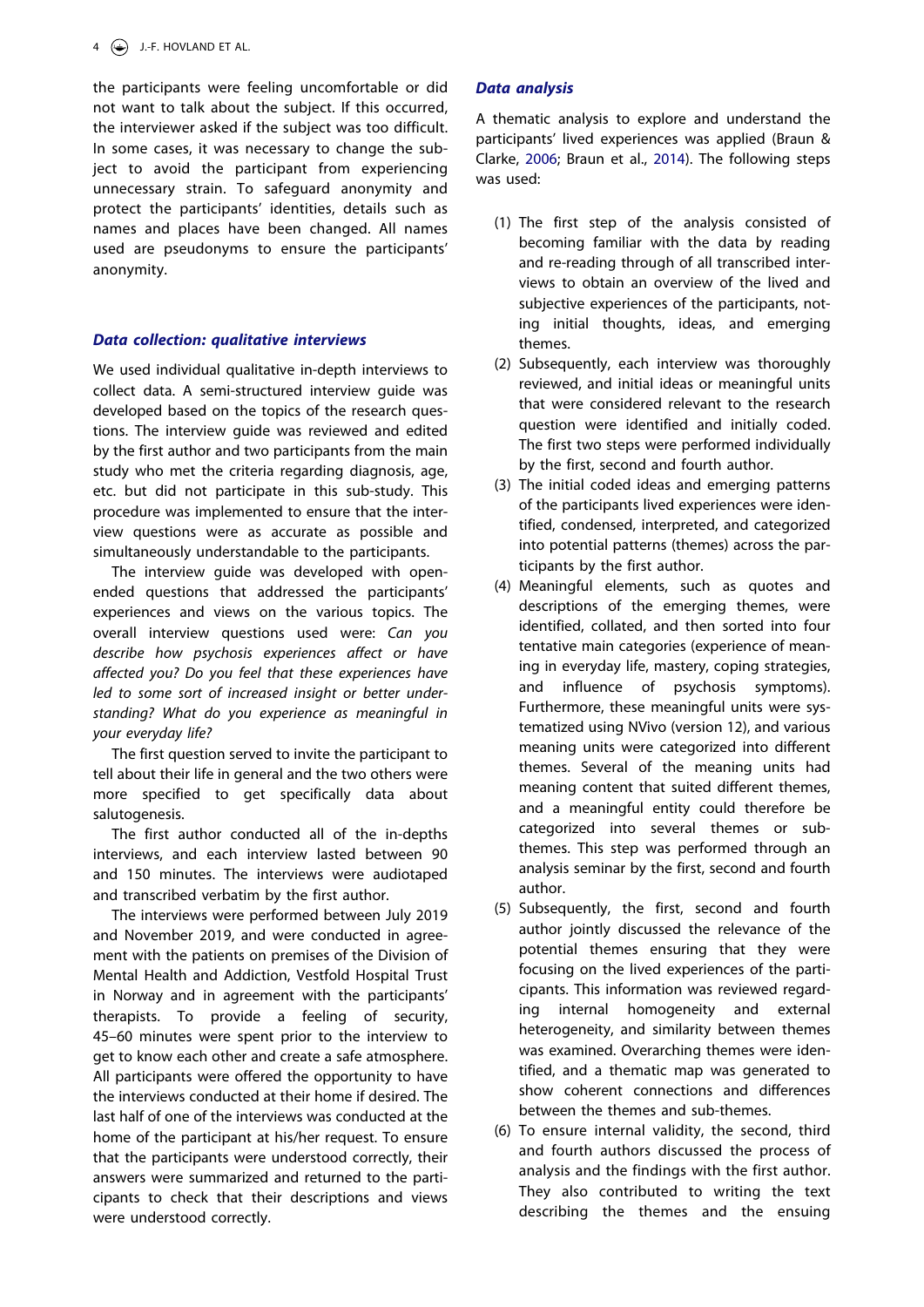discussion. To reduce the risk of research bias, preliminary analysis steps were discussed jointly to identify similarities and differences in prominent opinion content, themes, and sub-themes. Finally, the discussions resulted in more precise themes and sub-themes that captured the descriptions and experiences that emerged in the interviews. Through the process of the thematic analysis, we identified two overarching themes responding to the participants lived experiences with daily challenges and the development of salutogenic copings skills among young adults suffering from SMI; (1) *The influence of symptoms in everyday life and challenges with participating in the community*, and (2) *Making the small things matter*. See [Table I](#page-5-0) for an example of the process of analysis.

# **Results**

In this section, we will present the results from the thematic analysis regarding the challenges that young adults with SMI experiences in their everyday life and how those challenges influence their coping skills.

# *The influence of symptoms in everyday life and challenges with participating in the community*

The participants talked about the influence of symptoms in their everyday life and challenges with participating in the community. Several of the participants described that they felt affected by different types of psychotic symptoms during the day, which could make participating in social life very challenging. The symptoms could be experienced as an obstacle to being with friends or performing activities as planned, and these obstacles often related to anxiety or confusion caused by the symptoms. The aspects of this overarching theme that will be described are (1) *to be "owned" by the illness*, (2) *obstacles to participate*, and (3) *use of experience*.

# *To be "owned" by the illness*

The participants described how the presence of different symptoms was often impossible to ignore and often resulted in a sense of vulnerability and a need to protect oneself.

The influence of symptoms could be very strong and impossible to ignore as the participant Siri described:

*"I get a little caught by the disease, so I kind of forget that I manage to be healthy or better—somehow. And then it becomes a thing of aggravation*. *And in a way, everything blackens—even more."* 

Different types of symptoms, such as paranoia, anxiety, insecurity, extended self-focus and mental changes with blackouts, resulted in changes in various ways and could influence participation on a daily basis. Participants such as Frank described how it feels to have loud sounds in your head that you cannot mute:

*"It's kind of very close, like most of the time. But when it gets bad, is it extremely loud! So, then it will be in a way that you will not be able to mute. You can't focus on anything other than the voice. I have not found a way to solve it*.*I try to sleep, actually. I listen to loud music. I am kind of trying to focus, to somehow get away—do something else."* 

Ann also experienced sounds in her head and extensive paranoia, and she expressed the experience as follows:

*"Sometimes I just hear it as a whispering, but sometimes it is like a big roar inside my ear somehow. Sometimes I feel like I have to wear sunglasses, because I feel that people look straight into my soul somehow."* 

The feeling of people being able to see into one's soul and the need to avoid this was also described by Ole:

"*I have often worn sunglasses. Because, then people don't see me in a way*. *I felt I was like an open book for anyone who met me."* 

Espen described how he only managed to focus on himself when the illness and the anxiety deepened:

*"Especially when I feel insecure, when I feel scared and I feel . . . It is very often these thoughts - that in a way that comes, they come very brutally. Then, you just focus* 

#### <span id="page-5-0"></span>**Table I.** Example of the process of analysis.

| Meaningful unit                                                                                                                                                                                                                                                                                                                   | Code                                      | Subtheme                                                                                    | Main theme                                                                                          |
|-----------------------------------------------------------------------------------------------------------------------------------------------------------------------------------------------------------------------------------------------------------------------------------------------------------------------------------|-------------------------------------------|---------------------------------------------------------------------------------------------|-----------------------------------------------------------------------------------------------------|
| "It affects me a great deal. It keeps me from getting out. Prevents<br>me from being with friends. Prevents me from doing things<br>want to do."<br>"I often recognize when a psychosis begins. I can feel now this is<br>happening and maybe that will be happening. But, if I do this or<br>maybe that, then it can calm down." | Influence of<br>psychosis<br>symptoms     | To be "owned"<br>by the<br>illness<br>Obstacles to<br>participation<br>Use of<br>experience | The influence of symptoms in everyday life<br>and challenges with participating in the<br>community |
| "And look at what I manage, which is not the biggest thing. Or,<br>can do a lot of big things, but what I actually manage are the<br>smaller things in a way."                                                                                                                                                                    | Experience<br>meaning in<br>everyday life | Searching for<br>meaning<br>Reward<br>yourself                                              | Making the small things matter                                                                      |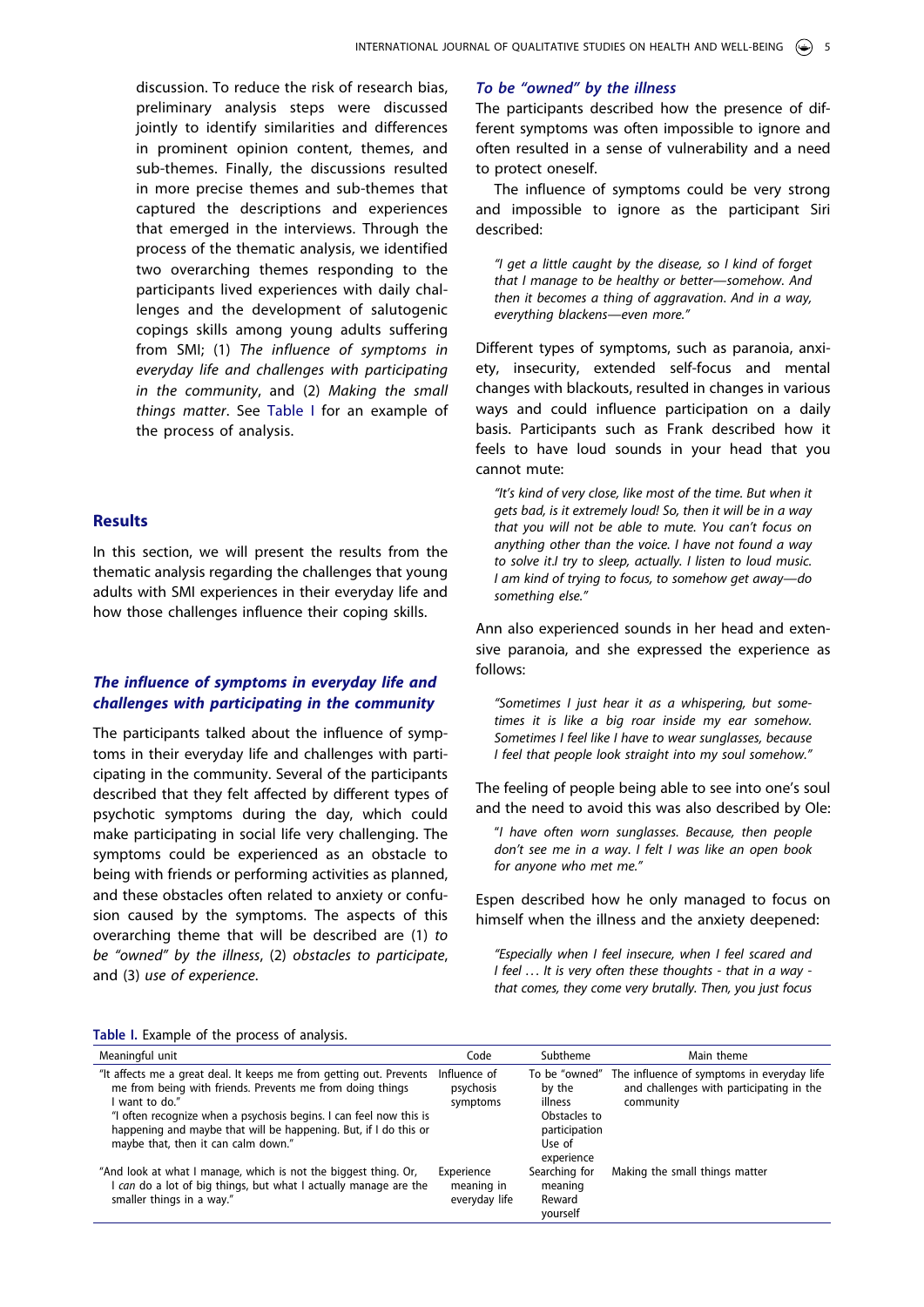*on yourself and your place in the world. This means that you cannot get other perspectives and see the context."* 

#### *Obstacles to participate*

The participants described that the symptoms made it very difficult to participate in school and obtain an education. Eva described what it feels like when one must drop out of school and forego education because of an illness such as this:

"*I thought I would graduate from high school with really good grades. And somehow get a good education and a job . . . But then I did not manage after all – I dropped out."* 

In the group of participants, those who dropped out of school were young people with hopes of "really good grades" as Eva described above. Frank, who was disturbed by loud sounds in his head on a daily basis, had a similar experience and felt that the symptoms were very exhausting and made it difficult to participate:

*"I'm getting tired, very tired afterwards. It is really exhausting. Maybe, I am getting a little darker too, by just being . . . I have been trying to go to school but . . . I have gone to high school. But I did not complete anything there either."* 

Trond explained that his illness and the symptoms made it very challenging to participate in the community:

*"It affects me a great deal. It keeps me from getting out. Prevents me from being with friends. Prevents me from doing things I want to do."* 

When Per felt influenced by symptoms, he felt that he should be alone until he felt less overwhelmed:

*"Then, I choose to stay at home and relax, just relax properly. Try to be alone for one day. The hardest thing is that I just sit at home and know that I can't do anything else for the rest of the day - in a way."* 

#### *Use of experience*

The participants experienced psychotic influences as predominantly negative events that caused great difficulties in their lives. Nevertheless, they also indicated that these experiences contributed to a better ability to recognize when symptoms emerged and thereby reduce some of the stress in the situation. When Trond felt that he was influenced by symptoms, he tried to focus on being in reality and convince himself that what was happening was not real:

*"Sounds or things I see. I try to think that this is a misinterpretation - this is not true. Something like that I try to think. And when I manage to think like that, it actually helps quite a bit in that situation. But I don't always manage to pull it off."* 

The identification of a possible illness symptoms based on previous experiences was also useful, as described by Eva:

"*I often recognize when a psychosis begins. I can feel now this is happening and maybe that will be happening. But, if I do this or maybe that, then it can calm down."* 

Similar experiences were also emphasized by Ole, who said the following:

*"It has made me a stronger person. It has given me the opportunity to sense when a psychosis begins to arise. And I have gradually learned to see reality and fantasy in two different ways—instead of being merged."*

When Erik started to feel influenced by symptoms, he could cope with the situation by moving his focus away from the symptoms and re-thinking the situation. He expressed this as follows:

*"I know in a way what I need to do to get better. I often move focus to get away from the situation in a way, to feel that one is doing something that matters."* 

The participants described that they often experience psychosis symptoms as very intense and close. Furthermore, the symptoms feel unhealthy and can lead to difficulties in considering different perspectives and focusing only on themselves. Some also noted that the symptoms can become so overwhelming during the worst period that they experience black outs. Although the psychosis experiences were perceived as predominantly negative, the participants also felt that they could use knowledge from previous psychosis experiences to understand what was happening and thus be more able to cope with the situation.

#### *Making the small things matter*

Most of the participants were out of work and received disability benefits. Failure to participate in work or schooling appeared to be experienced as a defeat, and the experience of inadequacy emerged from the interviews with many of the participants. Not being able to meet expectations, such as getting an education or being employed, appeared to be a source of a feeling of being less valued as a person and provided an experience of vulnerability and hopelessness. In order to manage this difficult life situation, the participants indicated that it was important for them to make the small things matter in their everyday life. The aspects of this overarching theme that will be described are (1) *searching for meaning*, and (2) *reward yourself*.

#### *Searching for meaning*

Several of the participants struggled to fill their days with activities that provided a sense of meaning, but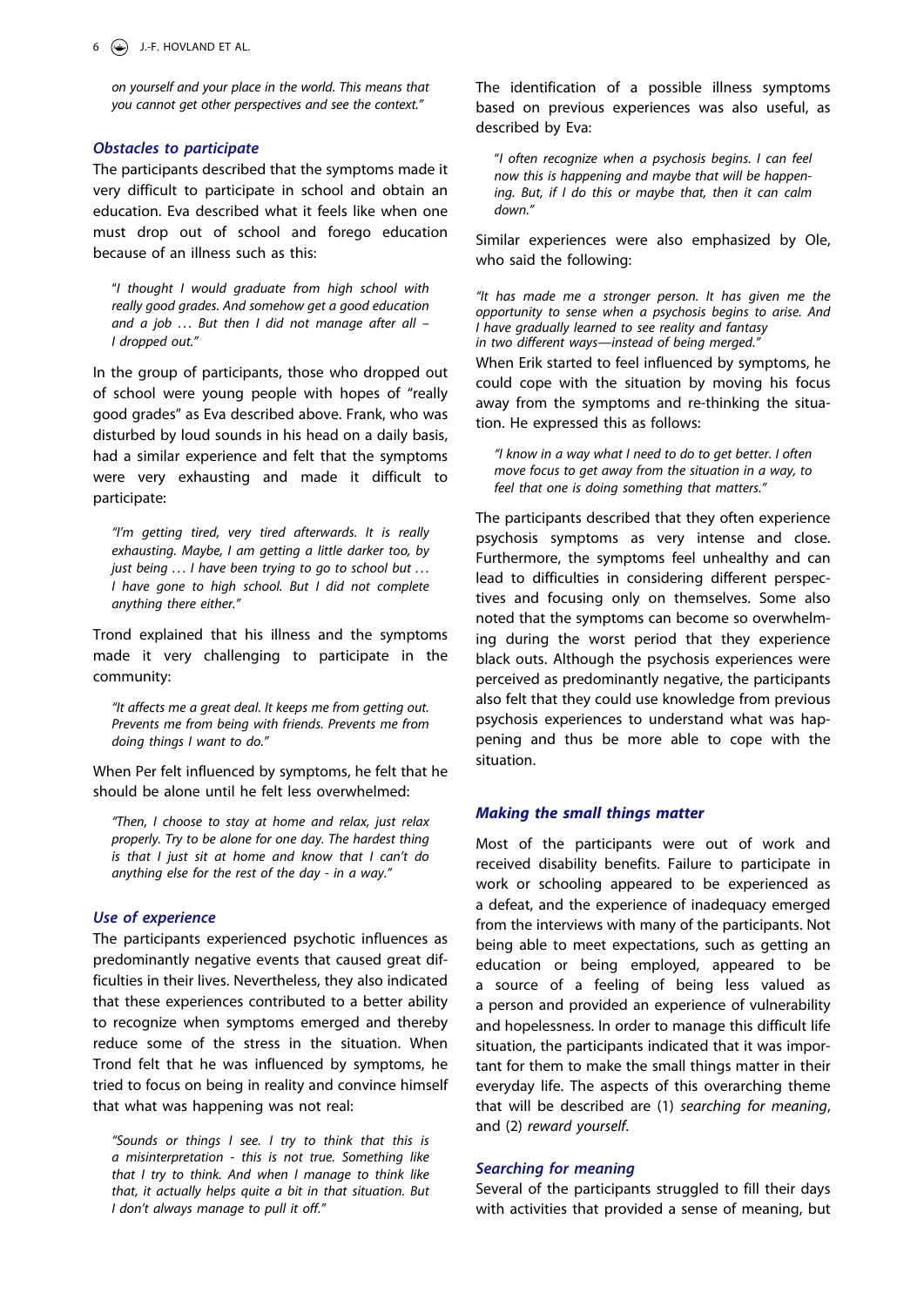they tried to find satisfaction in the things they actually did. Trond said that he struggled to find meaning and initiative to do other things besides computer games and that almost everything felt challenging. This feeling was expressed by the following statement:

*"Computer games are what keep me going, I am sure of that. When I manage to do things that are difficult, I gain mastery and motivation- in example to sit on the porch outside."* 

Several of the participations, such as Siri, Anne and Eva, underlined contact and cuddling as well as responsibility for dogs or cats as curative, indicating that these activities improved their lives. The possible impact of contact with an animal is expressed by the following statement by Eva:

*"My dog is the most important thing . . . because she must be taken care of . . .* .

*She needs food and a walk. She must have attention; she must have training; she needs to play."*

In relation to the same experience, Siri said the following:

*"I get out with the dog, and in a way, because then it's easier not to drag himself down then."* 

Eva and Espen talked about cleaning and making their own food as helpful ways to have a meaningful life. Eva expressed this sentiment as follows:

"*I am so fond of doing housework. It is very okay to cook, clean and re-furnish a little."* 

Espen also expressed that these activities were important:

*"Not that it should be something comfortable—that I want to do it*.

*But that I do it, because it is necessary or that it is something that I enjoy."*

These quotes indicate that the participants experience some benefit from having animals in their lives and that they feel responsible for their animals. More trivial things, such as doing housework, could also contribute to a sense of meaning in everyday life because it is something that is necessary, even if it is not necessarily fun. These examples of meaningful activities underline that people with SMI search for the same experiences that also give meaning for people in general and are thus not experiences unique for them.

# *Reward yourself*

The importance of trying to lower expectations and find a sense of satisfaction in what one actually manages to achieve was emphasized by several of participants.

Espen emphasized the importance of both the initiative to do small things and the importance of caring for oneself instead of focusing on other people:

*"Being able to cope with challenges, being able to work for oneself*.

*That you take some initiative in relation to maybe doing small things for yourself and not for everyone else."*

Siri expressed thoughts similar to those reported by Espen regarding the importance of appreciating the things she managed to do, even if they seemed trivial:

*"And look at what I manage, which is not the biggest thing. Or, I can do a lot of big things, but what I actually manage are the smaller things in a way . . .*

*But if I look at the little things I do, I lift myself up."*

To summarize, the participants experienced several different challenges and obstacles in their lives, and as described, they often had different methods for solving them. The participants focused on coping with small things in their everyday life, such as walking the dog or doing housework. They rewarded themselves for what they actually managed and tried to create a sense of meaningfulness in their life.

#### **Discussion**

This study used a salutogenic perspective to understand the lived experiences of young people with SMI and how they coped with their daily challenges.

#### *The importance of appropriate challenges*

As our results show, the presence of symptoms made it difficult for the participants to connect with others and participate in "real" life, and the presence of symptoms could cause confusion, insecurity, paranoia, anxiety and extended self-focus. The experience of psychotic symptoms can be interpreted as a type of disturbance in correctly perceiving inner and outer stimuli (Davidson, [2020](#page-10-0)), thus experience overload and chaos. According to the theory of salutogenesis (Eriksson & Mittelmark, [2017](#page-10-8)), stimuli received from inner or external environments must make some sort of sense and provide coherent information for a person to experience comprehensibility. Experiencing different symptoms often caused difficulties comprehending situations and experiences of inconsistency in what is occurring, which seemed to lead to overload and lack of general and/or specific (GRRs and/or SRRs) to cope with the situation. The importance of comprehensibility was also demonstrated in the study of Izydorczyk et al. [\(2019\)](#page-10-1), which emphasized that the comprehensibility and manageability component of SOC is of great importance in achieving improvement for people with SMI.

As our results show, an attempt to manage the disturbance caused by the symptoms by changing focus to something more substantial or tangible was useful. By focusing on something else that felt important, several participants reported that their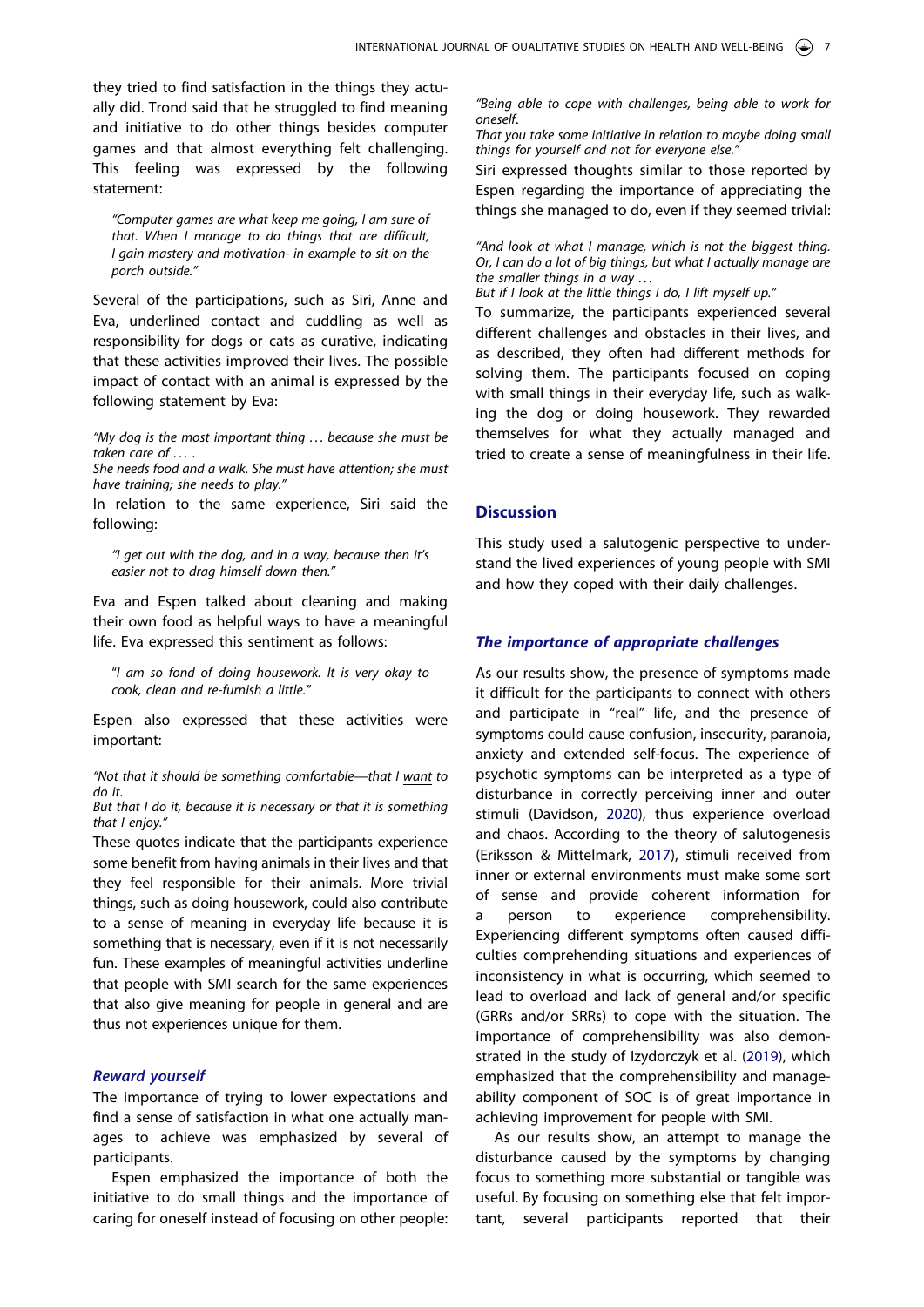symptoms disappeared or were less intense. Some stayed at home as a strategy because they had experienced that their symptoms disappeared if they stayed home for a while even though it felt frustrating, as they could not do anything other than wait. Others tried to sleep or listen to loud music in an attempt to change focus and cope with the stress caused by their symptoms. Such ways of coping with these specific challenging situations might be seen as active adaptation to difficult situations and might function as SRRs.

According to salutogenic theory, a person's ability to actively adapt to situations can be essential to coping with stressors. This means that it is important to balance between under- and overload, thus improving coping abilities (Antonovsky, [1996\)](#page-10-2). Langeland et al. ([2007](#page-10-9)) also underline that SOC is strengthened by experiencing appropriate challenges (balance between under- and overload) in everyday life. Several of the participants sensed when symptoms were starting to arise and had experienced that a "reality check" based on similar previous experiences was useful to try to better comprehend the situation. For several of the participants in our study, this strategy was useful and contributed to a more successful management of the situation, thus developing a salutogenic coping skill. Similar findings were also reported in the study by Torgalsbøen et al. [\(2018\)](#page-11-3) who found that people who show significant recovery from the disease, seems to learn and reflect on previous experiences from psychosis and thus being able to adaption and use of available resources in management of stressors. This is compatible with the theory of salutogenesis where a main aim is that the person come into a positive interplay between SOC and use of GRRs/SSRs, thus promoting the transformation of tension into salutogenic coping (Langeland et al., [2016;](#page-10-7) Mittelmark et al., [2017](#page-11-6)). Following this theory, the use of knowledge from previous experiences to cope with a specific stressor, such as psychotic influences, can therefore be seen as the use of SRR, thus promoting SOC.

However, for some participants, this strategy did not work or was not used. Based on how the participants appraised and experienced the tension caused by symptoms, it appears that some appraised the stressor as overwhelming and a type of threat. This finding might be explained by differences in the intensity or type of symptoms and overload, but it might also indicate a lower SOC and GRDs and lack of motivation to cope with the situation. The study by Izydorczyk et al. ([2019](#page-10-1)) also found similar findings and showed that stressors appraised as threats causes negative emotions and negatively affect the person's management of stressors.

In the study by Torgalsbøen et al. ([2018](#page-11-3)) it was found that the intensity and duration of the psychosis

appear to affect the ability to adapt and use available resources. Furthermore, those who are non- recovered are less capable to reflect and learn from the adversity of previous psychotic experiences.

Our results show that the presence of symptoms and difficulty ignoring or relating to them in a way that promotes health may indicate that a person is unable to understand a situation and accordingly does not have the resources to create order out of chaos, thus experiencing overload. Antonovsky ([1987](#page-10-6)) argues that a strong SOC can contribute to better use of available and appropriate GRR and SRR thus experiencing appropriate challenges and subsequent movement towards health. Disturbances in especially comprehensibility as a result of the influence of symptoms will probably have a direct impact on both the SOC and the GRRs-/GRDs interplay (Antonovsky, [1987](#page-10-6); Idan et al., [2017](#page-10-10)).

#### *The significance of meaning in life*

The need for some type of reorientation of their own expectations and experiences seemed to be consistent among the participants, highlighting the importance of appreciating the smaller things in life, thus promoting meaning. Experiences of not being an active part of one's life and instead being a "passenger" who has little or no influence on one's life events were evident among the participants. Participation trough making decisions about one's own life is essential for people to experience dignity and control in life and allows individuals to be involved in the community (Ness, [2016\)](#page-11-10). As part of coping with everyday challenges and promoting participation in the community, our results showed that small things matter. Davidson and Johnson ([2013](#page-10-17)) argue that managing seemingly smaller things can provide a sense belonging in one's community and strengthening a sense of self. Further, that without a sense of self there is no motivation to try to counteract the adversity from the illness (Davidson & Johnson, [2013\)](#page-10-17). Focusing on small affirmations from others can contribute to a sense of identity as a valuable member of society. Thus, seemingly small things can promote a stronger sense of self that is more stable and can withstand adversity caused by the illness (Davidson, [2020](#page-10-0)). The value of knowledge about how small things can promote health is essential to improve the quality of care when supporting people with SMI (Topor et al., [2018\)](#page-11-11). Ness ([2016](#page-11-10)) also emphasizes the value of small things, but also points out that people sometimes need more tangible support, and that more practical help and support may be needed.

<span id="page-8-1"></span><span id="page-8-0"></span>According to salutogenesis, active involvement in decisions regarding one's own life is important and contributes to the basis of the meaningfulness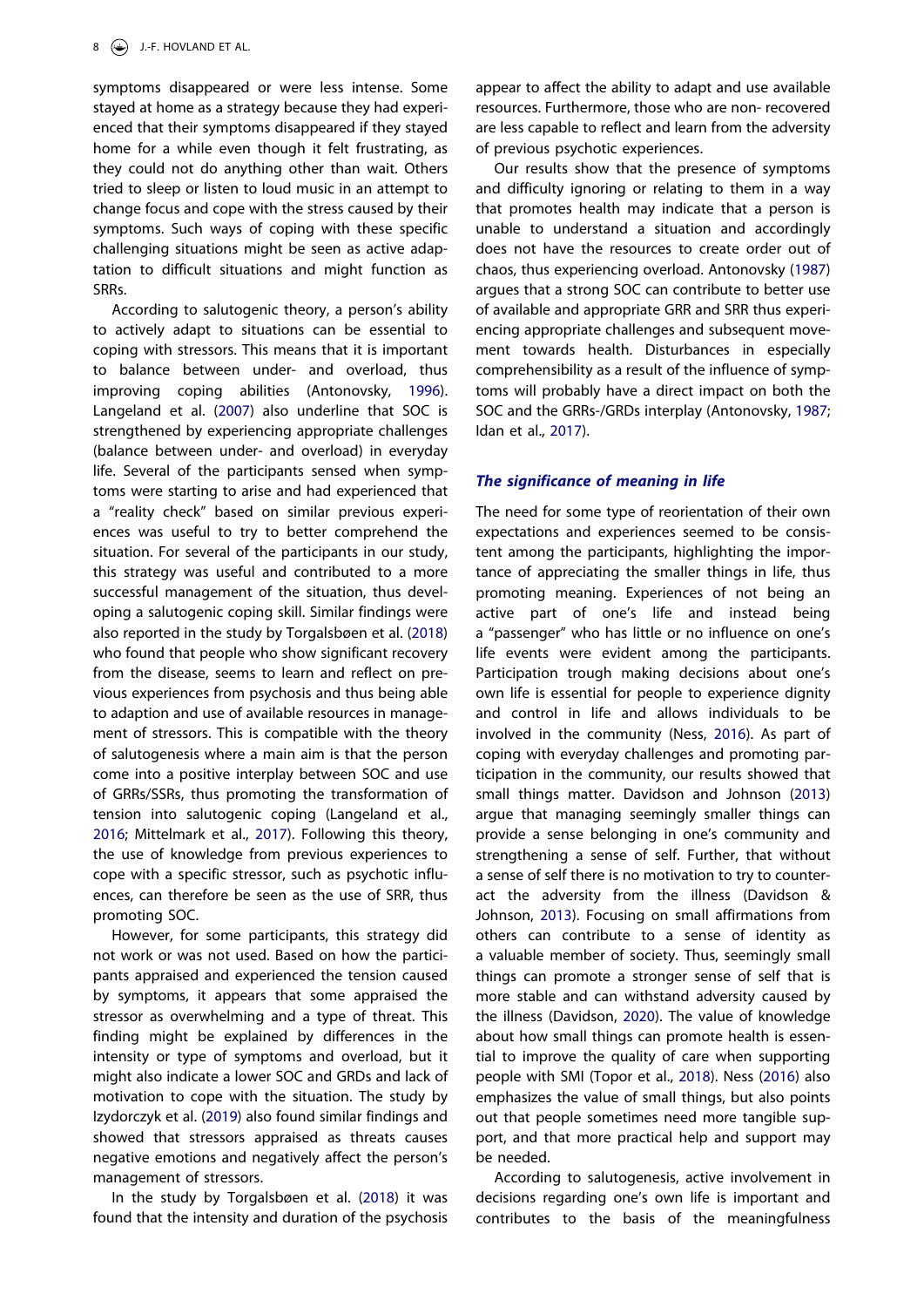component of SOC (Eriksson & Mittelmark, [2017\)](#page-10-8). By actively focusing on seemingly smaller things, the participants became more able to create a load balance that reduced the experience of stress, simultaneously as it increased the feeling of well-being. The value of smaller things is emphasized by Davidson and Johnson ([2013](#page-10-17)), Davidson ([2020](#page-10-0)), and Topor et al. [\(2018\)](#page-11-11) through providing hope, strengthening one sense of self and not feeling reduced to a diagnosis. Furthermore, that a stronger sense of self contributes to having the necessary motivation to try to counteract the adversity from the illness as underlined by Davidson and Johnson [\(2013\)](#page-10-17).

This finding is consistent with Keyes [\(2014\)](#page-10-18), who emphasized that good mental health and challenges in life can be present over the same period of time. From a salutogenetic perspective, focusing on managing the smaller things in life can contribute to a better experience regarding load balance, meaning and thus a stronger SOC and a movement towards better health and thus possibly reduce the symptoms of mental illness

The participants in our study described the search for meaning in life as challenging. For some, this led to extended focus on things that provided a sense of meaningfulness, such as computer games and housework. Focusing on their pets lead to a sense of responsibility and increased well-being. Further, this focus and feeling of responsibility felt meaningful and occasionally seemed to be a coping strategy that led to a sense of mastery over and distraction from difficult situations, e.g., by walking the dog. Focusing on the smaller things led to an understanding of the importance of doing things for oneself and not for others. This can be understood as a more active engagement in one's life and leads to an increased sense of participation. Such active participation is seen as essential in salutogenic theory, because it is the basis of the meaningfulness component of SOC (Eriksson & Mittelmark, [2017](#page-10-8)).

Based on our results, we argue that it is important to identify or help to identify the various challenges, thoughts and understandings a person has regarding resistance resources and the context of his/her life to promote health or help the person move towards the health pole on the continuum. Izydorczyk et al. [\(2019\)](#page-10-1) noted that a sense of comprehensibility is significant for improvement and that treatment should focus on supporting the person in enhancing mental toughness and trying to appraise stressors as challenges rather than threats.

However, from a salutogenic perspective, people are always in mutual interplay with their environment. Salutogenic coping skills are always created in this interplay. Thus, it is crucial that people with SMI are seen in cultural contexts and as part of the society and are supported by communities, families and services (Davidson, [2020\)](#page-10-0).

# *Limitations and strengths of the study*

One limitation is that the sample consisted of only nine participants, and more participants could have increased the variety of the descriptions and experiences. However, one strength is that the in-depth interviews lasted up to two and one-half hours, and gave the participants sufficient time to give thoughtful and thorough descriptions. Breaks were also included when necessary. Another strength is that interviews with some of the participants were conducted over two days/two meetings depending on the participants' health condition on the interview day. This format ensured that the participants were able to provide comprehensive and rich descriptions of their experiences. Several of the participants had met the interviewer in the role of an employee in the EPHAPS study when they participated in that study. This familiarity promoted a sense of safety during the interview. Further, the interviewer's many years of experience as a psychiatric nurse in the mental health care field and especially with this vulnerable group may also have contributed to an increased sense of security and thus created an open environment for sharing experiences and perspectives.

# *Conclusions and implications for practice and future research*

The present study shows that people with SMI have different challenging life experiences that affect or interfere with their lives on a daily basis. Our study also reveals that these individuals develop different salutogenic coping skills when facing these challenges.

The study shows that focusing on seemingly smaller, but meaningful things can reduce stress and increase one's feelings of a sense of self, thus creating the necessary motivation to cope with the challenges caused by the illness.This finding underlines the significance of developing knowledge about the challenges people with SMI face from a salutogenic perspective because we then increase the knowledge about how these people use their resources to make order out of chaos, thus possibly promoting their SOC. Further, such knowledge is likely important to support these people in developing coping skills, meaning and thus better health. Such knowledge is also important in order to be able to improve existing care, thus provide a more tailored treatment that focuses on increasing salutogenic coping skills, active participation and strengthening of the SOC.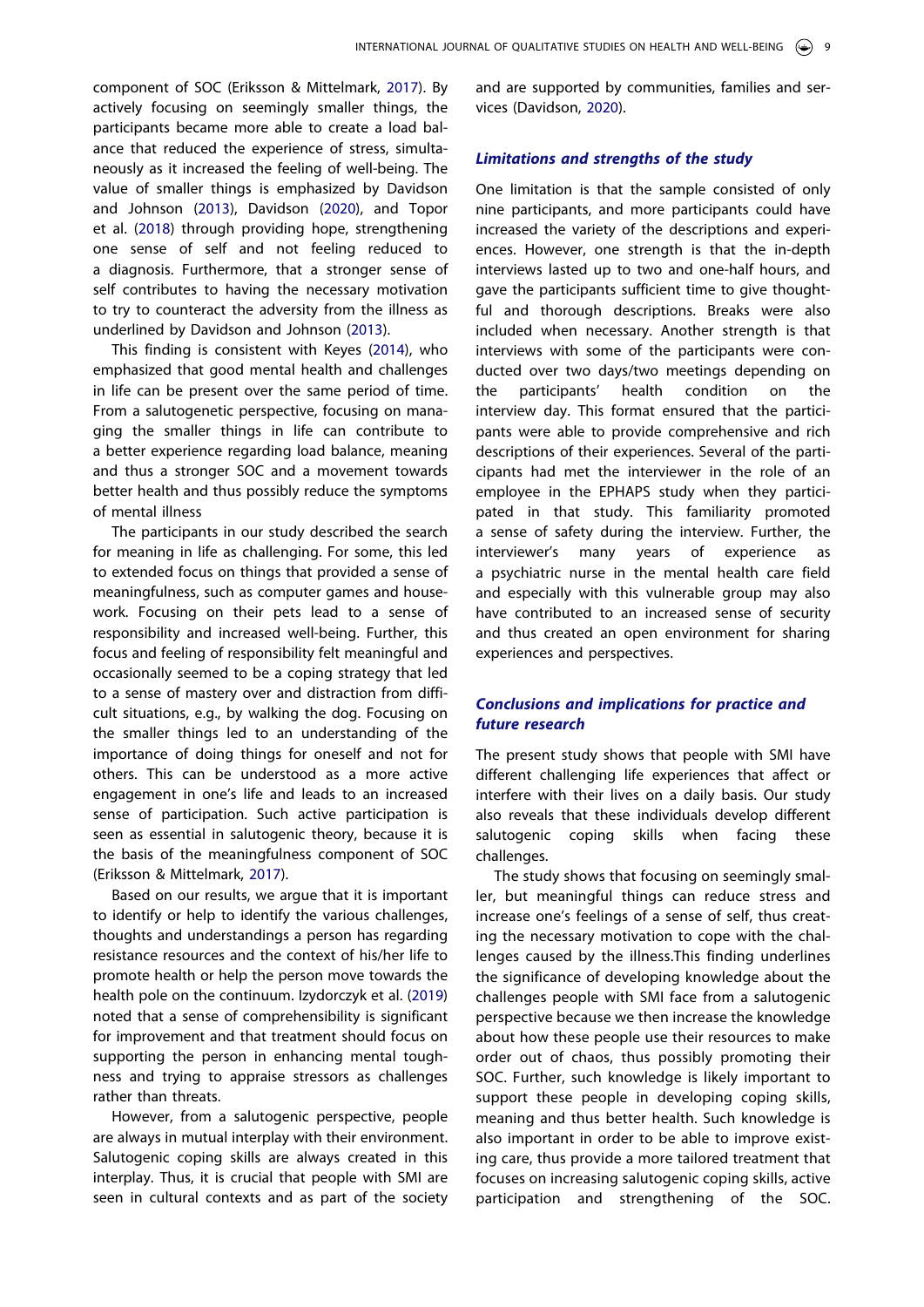10  $\left(\frac{1}{2}\right)$  J.-F. HOVLAND ET AL.

However, it is necessary to perform several larger such studies or repeating our study as a longitudinal study to develop increased knowledge from a salutogenic perspective about people struggling with SMI.

#### **Acknowledgments**

We thank all the participants for sharing their views and experiences.

#### **Disclosure statement**

The authors declare that they have no competing interests. The authors have not received any funding or benefits from industry or elsewhere to conduct this study.

#### **Notes on contributors**

*Jan-Freddy Hovland* is a PhD candidate and a mental health nurse. His PhD project is about exploring living conditions, coping and competence development among young adults with psychotic disorders with a focus on physical activity.

*Bente O. Skogvang* is an associate professor in sociology. Her research focuses on sport, physical activity, public health, empowerment and discrimination within stratification factors, such as ethnicity, gender and social class.

*Ottar Ness* is a professor of counselling and family therapist. His research focuses on recovery in mental health, citizenship, relational welfare and well-being.

*Eva Langeland* is a professor of health science and a mental health nurse. Her research focuses on health promotion, salutogenesis, and well-being in different settings and populations.

# **ORCID**

Jan-Freddy Hovland **b** http://orcid.org/0000-0002-2867-3958

Bente O. Skogvang **b** http://orcid.org/0000-0001-5857-5235 Ottar Ness **b** http://orcid.org/0000-0001-7322-2227 Eva Langeland http://orcid.org/0000-0003-3594-2877

#### **References**

- <span id="page-10-15"></span>Andersen, E., Holmen, T. L., Egeland, J., Martinsen, E. W., Bigseth, T. T., Bang-Kittilsen, G., ... Engh, J. A. ([2018](#page-3-0)). Physical activity pattern and cardiorespiratory fitness in individuals with schizophrenia compared with a population-based sample. *Schizophrenia Research*, *201*, 98–104. <https://doi.org/10.1016/j.schres.2018.05.038>
- <span id="page-10-6"></span>Antonovsky, A. [\(1987\)](#page-2-0). *Unravelling the mystery of health*. Jossey- Bass.
- <span id="page-10-2"></span>Antonovsky, A. ([1996](#page-2-1)). The salutogenic model as a theory to guide health promotion. *Health Promotion International*, *11*(1), 11–18. <https://doi.org/10.1093/heapro/11.1.11>
- <span id="page-10-12"></span>Braun, V., Clarke, V., & Rance, N. (2014). How to use thematic analysis with interview data (process research). In A. Moller & N. P. Vossler (Eds.), *The counselling & psychtherapy reaearch handbook (pp. 183-197)*. SAGE Publication Ltd.
- <span id="page-10-11"></span>Braun, V., & Clarke, V. ([2006](#page-3-1)). Using thematic analysis in psychology. *Qualitative Research in Psychology*, *3*(2), 77–101. <https://doi.org/10.1191/1478088706qp063oa>
- <span id="page-10-14"></span>Braun, V., & Clarke, V. ([2020](#page-3-2)). Can I use TA? Should I use TA? Should I not use TA? Comparing reflexive thematic analysis and other pattern-based qualitative analytic approaches. *Counselling and Psychotherapy Research, 21*  (1). [https://doi.org/10.1002/capr.12360.](https://doi.org/10.1002/capr.12360)
- <span id="page-10-13"></span>Clarke, V., & Braun, V. [\(2017](#page-3-3)). Commentary: Thematic analysis. *Journal of Positive Psychology*, *12*(3), 297–298. <https://doi.org/10.1080/17439760.2016.1262613>
- <span id="page-10-0"></span>Davidson, L. ([2020](#page-1-3)). Recovering a sense of self in schizophrenia. *Journal of Personality*, *88*(1), 122–132. <https://doi.org/10.1111/jopy.12471>
- <span id="page-10-17"></span>Davidson, L., & Johnson, A. [\(2013\)](#page-8-0). It's the little things that count: Rebuilding a sense of self in schizophrenia. *Tidsskrift for Psykisk Helsearbeid*, *10*(3), 258–264.
- <span id="page-10-16"></span>Engh, J. A., Andersen, E., Holmen, T. L., Martinsen, E. W., Mordal, J., Morken, G., & Egeland, J. ([2015](#page-3-0)). Effects of high-intensity aerobic exercise on psychotic symptoms and neurocognition in outpatients with schizophrenia: Study protocol for a randomized controlled trial. *Trials*  [Electronic Resource], *16*, 557. [http://doi.org/10.1186/](http://doi.org/10.1186/s13063-015-1094-2) [s13063-015-1094-2.](http://doi.org/10.1186/s13063-015-1094-2)
- <span id="page-10-8"></span>Eriksson, M., & Mittelmark, M. (2017). The sense of coherence and its measurement. In M.B. Mittelmark et al. (Eds.), *The handbook of salutogenesis* (pp. 97-106). Springer. [https://](https://doi.org/10.1007/978-3-319-04600-6_12) [doi.org/10.1007/978-3-319-04600-6\\_12](https://doi.org/10.1007/978-3-319-04600-6_12)
- <span id="page-10-10"></span>Idan, O., Braun-Lewensohn, O., Lindström, B., & Margalit, M. (2017). Salutogenesis: Sense of coherence in childhood and in families. In M.B. Mittelmark et al. (Eds.),*The handbook of salutogenesis* (pp. 107– 121). Springer. [https://doi.org/10.1007/978-3-319-04600-](https://doi.org/10.1007/978-3-319-04600-6_7) [6\\_7](https://doi.org/10.1007/978-3-319-04600-6_7)
- <span id="page-10-1"></span>Izydorczyk, B., Sitnik-Warchulska, K., Kühn-Dymecka, A., & Lizińczyk, S. ([2019](#page-1-4)). Resilience, sense of coherence, and coping with stress as predictors of psychological well-being in the course of schizophrenia. The study design. *International Journal of Environmental Research and Public Health*, *16*(7), 1266. [https://doi.org/10.3390/](https://doi.org/10.3390/ijerph16071266) [ijerph16071266](https://doi.org/10.3390/ijerph16071266)
- <span id="page-10-4"></span>Jormfeldt, H. [\(2011\)](#page-2-2). Supporting positive dimensions of health, challenges in mental health care. *International Journal of Qualitative Studies on Health and Well-being*, *6*  (2), 7126. <https://doi.org/10.3402/qhw.v6i2.7126>
- <span id="page-10-18"></span>Keyes, C. L. M. (2014). Mental health as a complete state: How the salutogenic perspective completes the picture. In G.F. Bauer & O. Hämmig (Eds.), *Bridging occupational, organizational and public health: A transdisciplinary approach* (pp. 179–192). Springer Netherlands. [https://](https://doi.org/10.1007/978-94-007-5640-3_11) [doi.org/10.1007/978-94-007-5640-3\\_11](https://doi.org/10.1007/978-94-007-5640-3_11)
- <span id="page-10-3"></span>Landsverk, S.S. & Kane, C.F. ([1998\)](#page-2-3). Antonovsky's sense of coherence: theoretical basis of psychoeducation in schizophrenia. *Issues in Mental Health Nursing*,*19*1, 419–431. [https://doi.org/10.1080/016128498248872](https://doi.org/10.1080/14623730.2016.1230070).
- <span id="page-10-7"></span>Langeland, E., Gjengedal, E., & Vinje, H. F. [\(2016\)](#page-2-4). Building salutogenic capacity: A year of experience from a salutogenic talk-therapy group. *International Journal of Mental Health Promotion*, *18*(5), 247–262. [https://doi.org/](https://doi.org/10.1080/14623730.2016.1230070) [10.1080/14623730.2016.1230070](https://doi.org/10.1080/14623730.2016.1230070)
- <span id="page-10-5"></span>Langeland, E., & Vinje, H. F. (2017). The application of salutogenesis in mental healthcare settings. In M.B. Mittelmark et al. (Eds.), *The handbook of salutogenesis* (pp. 299–305). Springer. [https://doi.org/10.1007/978-](https://doi.org/10.1007/978-3-319-04600-6_28) [3-319-04600-6\\_28](https://doi.org/10.1007/978-3-319-04600-6_28)
- <span id="page-10-9"></span>Langeland, E., Wahl, A. K., Kristoffersen, K., & Hanestad, B. R. [\(2007\)](#page-2-5). Promoting coping: Salutogenesis among people